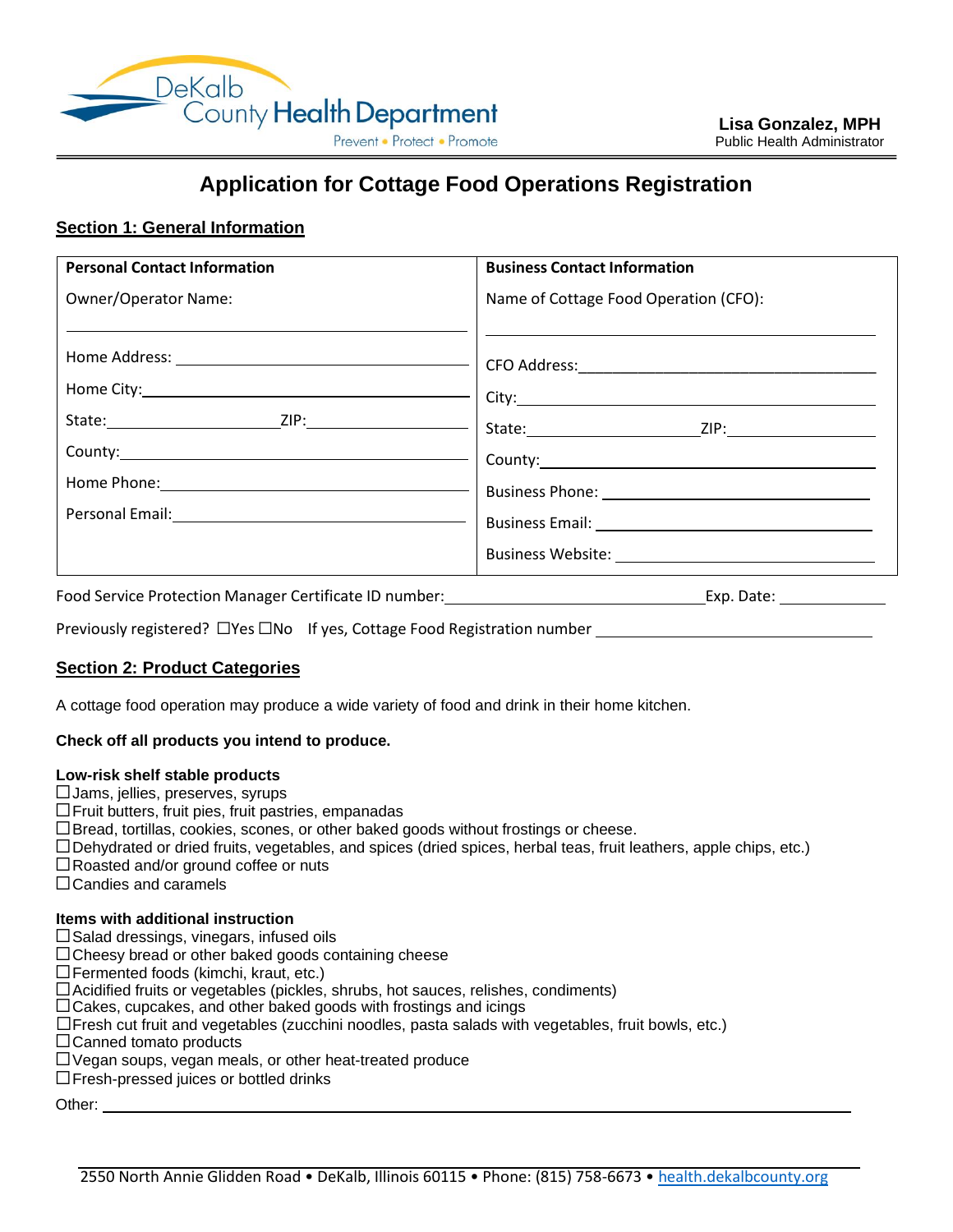# **Section 3: Sales Avenues**

Food and drink produced by a cottage food operation shall be sold directly to consumers for their own consumption and not for resale. Sales to retail stores, such as restaurants, grocery stores, or bakeries; to third party distributors for resale; or to third party distributors that deliver products on your behalf are prohibited. Sales of cottage foods are limited to within the state of Illinois. A cottage food operation may sell productsoutside of the municipality or county where the cottage food operation is located. A copy of your certificate of registrationmust be available upon request by IDPH and any local health department.

| Indicate how you will sell your products. Check all that apply. |                                                                                                                  |  |
|-----------------------------------------------------------------|------------------------------------------------------------------------------------------------------------------|--|
| $\Box$ Pick-up from my home or farm (Note: cottage food         | $\Box$ Online sales                                                                                              |  |
| businesses selling from their home may be prohibited            |                                                                                                                  |  |
| from some sales activities at home by local laws that           | $\Box$ Delivery directly to customer                                                                             |  |
| apply to all cottage food operations. Check with your           |                                                                                                                  |  |
| unit of local government about requirements on parking,         | $\Box$ Farmer's market/fairs/festivals/pop up stand/public                                                       |  |
| signage, customer counts, etc.).                                | event                                                                                                            |  |
| $\Box$ On-farm store                                            | $\Box$ Shipping (Each cottage food product that is shipped<br>must be sealed in a manner that reveals tampering, |  |
| $\Box$ Delivery to or pick-up from a third-party private        | including, but not limited to, a sticker or pop top. Cottage                                                     |  |
| property with consent of the property holder (i.e.,             | foods may not be shipped across state lines.)                                                                    |  |
| dropoff/pick-up location/pop-up stand).                         | $\Box$ Other: $\,$                                                                                               |  |
|                                                                 |                                                                                                                  |  |

If you selected "Shipping" from above, describe how you will seal your product in a manner that reveals tampering:

# **Section 4: Signage**

At the point of sale, notice must be provided in a prominent location that states the following: **"This product was** produced in a home kitchen not inspected by a health department that may also process common food allergens. **If you have safety concerns, contact your local health department."** At a physical display, notice shall be a placard. Online, notice shall be a message on the cottage food operation's online sales interface at the point of sale.

# **Indicate the ways in which you will notify customers at point of sale:**

 $\square$ Prominent placard at my booth/stall (8in x 10in minimum).

- $\square$  Signage placed prominently at the pick-up location at my home/farm (8in x 10in minimum).
- $\Box$  Language placed prominently at the point of sale on my website or sales platform.
- □Other:

# **Section 5: Labeling**

All cottage food products must be pre-packaged in the home kitchen. The food packaging must conform to the labeling requirements of the Illinois Food, Drug, and Cosmetic Act, and must contain the following phrase in prominent lettering: "**This product was produced in a home kitchen not inspected by a health department that may also process common food allergens. If you have safety concerns, contact your local health department.**"

# **Special Labeling Opportunity for Local Ingredients**

Are you using any ingredients grown or raised on an Illinois farm and purchased directly from the farmer? If so, you are entitled and encouraged to use the following terminology on your label**: Illinois Grown, Illinois-Sourced, Illinois Farm Product**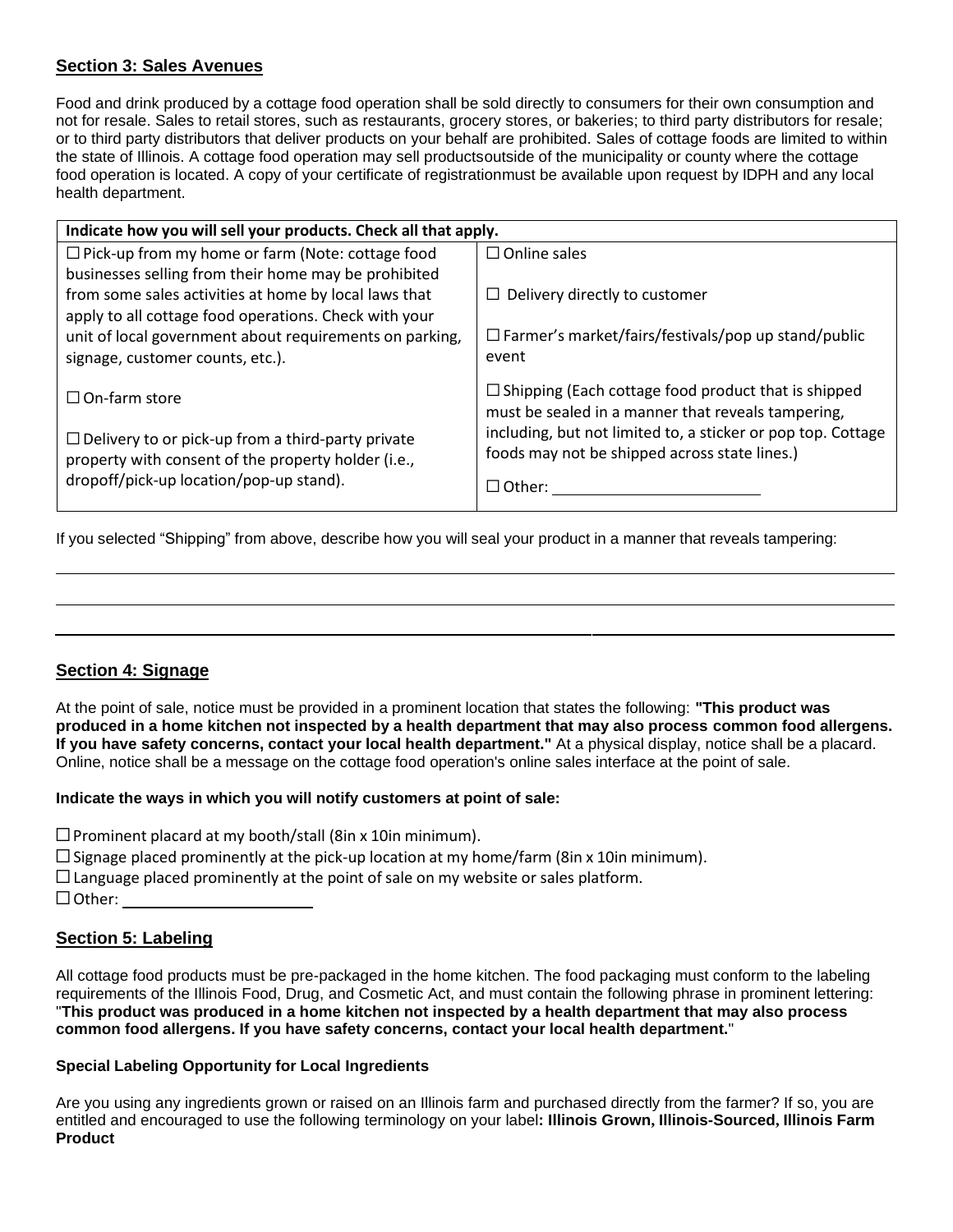### **Request for a labeling exemption**

Cottage food operators may request an exemption from product packaging for foods that are not easily packaged (i.e., wedding cakes), for foods that are more suited to bulk containers or display cases (i.e., donuts or scones), or for other reasons. If the exemption is granted, the cottage food producer must include all labeling requirements on a receipt or similar document that is delivered to that consumer with the product, and the cottage food warning sign must still be present at point of sale. The local health department has the authority to accept or deny the exemption request.

 $\Box$ Request for product packaging exemption

List the products for which you are requesting an exemption and provide a rationale:

## **Section 6: Employees**

Employees are allowed under cottage food law. All persons that prepare or package food must have their Certified Food Protection Manager (CFPM) Certificate. The CFPM is not required for employees that handle sales, marketing, administration, or other facets of the business.

### **List the persons that prepare or package food:**

| Name: | CFPM number: | Exp. Date: |
|-------|--------------|------------|
| Name: | CFPM number: | Exp. Date: |
| Name: | CFPM number: | Exp. Date: |

### **Section 7: Checklist of Required Information**

 $\square$  A copy of a valid Food Service Protection Manager Certificate.

□ A product label for **each product category selected in Section 2**, demonstrating that you are complying correctly withlabeling regulations.

 $\square$  If on a private water supply, a copy of water test results showing satisfactory E. coli/coliform bacteria results.

 $\square$  If producing acidified or fermented foods (pickles, kraut, kimchi, etc.), one of the following:

A. A completed food safety plan and representative pH Test for each product with a different food safety process.

Example: Delia makes pickled cucumbers, pickled beets, kimchi, and hot sauces. Each of these four products requires a different process to make. She will need to submit a food safety plan and pH test for all four products.

Example: Janae makes a pickled cucumber recipe that has five different variations (one with dill, one with jalapenos, one with more sugar, one with stevia, and one with ginger). Although the recipes vary slightly, the pickling process is the same for all five recipes. Janae must submit just one food safety plan and a pH test for at least one pickle recipe as evidence that her process is safe. A pH test and food safety plan are not required for all five recipe variations.

B. An approved recipe from the U.S. Department of Agriculture (USDA) National Center for Home Food Preservation or the cooperative extensionoffice of any state.

 $\Box$  If producing canned tomatoes or canned tomato products (i.e., salsa, pasta sauce, etc.), one of the following:

- A. pH test for each canned tomato recipe
- B. An approved canning recipe from the USDA National Center for Home Food Preservation or the cooperative extension office of any state.

 $\Box$  \$25.00 Registration fee in cash, check, or credit card